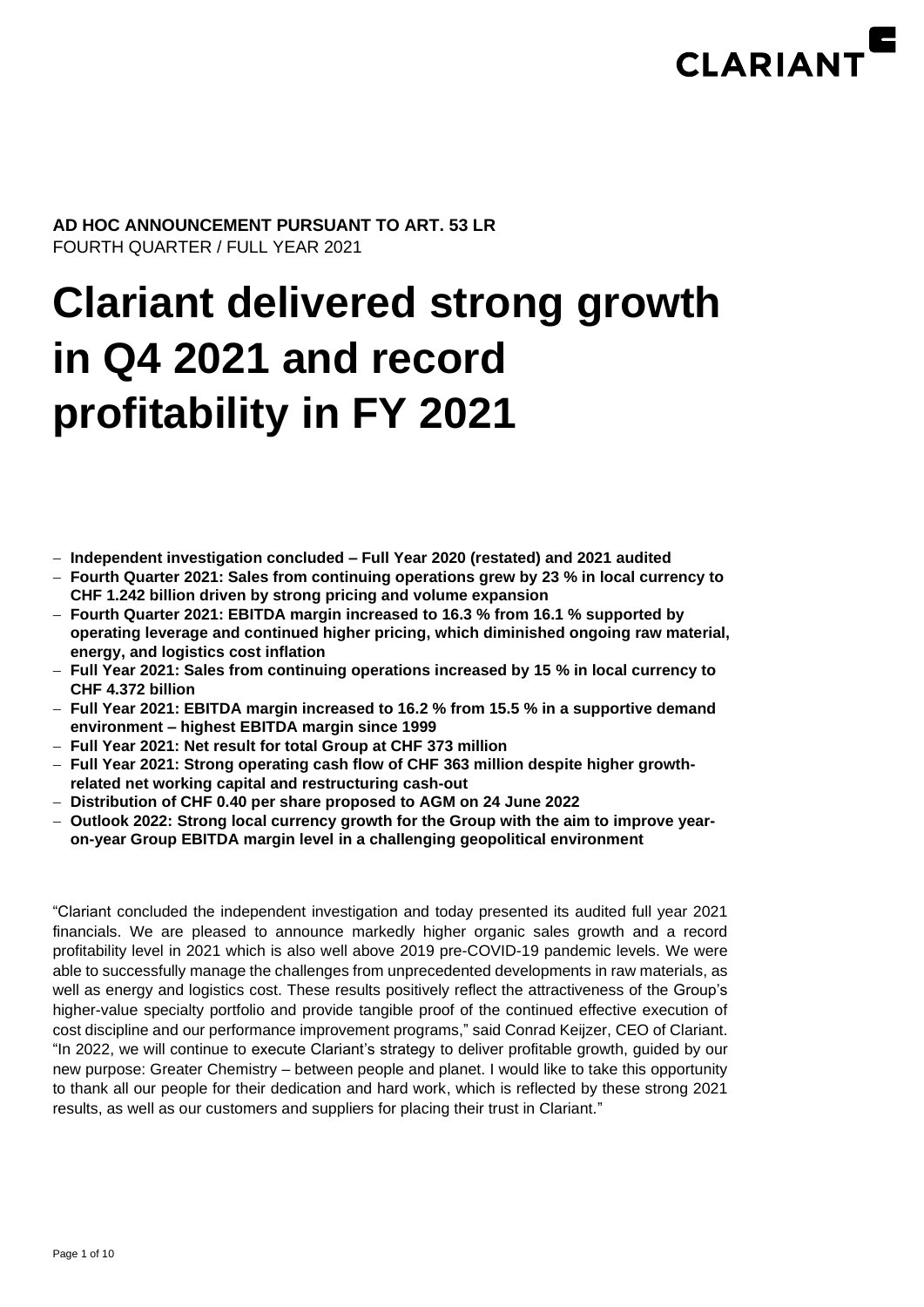

#### **Key Financial Data<sup>1</sup>**

| <b>Continuing operations</b>                         | <b>Fourth Quarter</b> |         |         |        |         |         |       |        |
|------------------------------------------------------|-----------------------|---------|---------|--------|---------|---------|-------|--------|
| in CHF million                                       | 2021                  | 2020    | $%$ CHF | $%$ LC | 2021    | 2020    | % CHF | $%$ LC |
| Sales                                                | 1 2 4 2               | 1 0 2 2 | 22      | 23     | 4 3 7 2 | 3860    | 13    | 15     |
| <b>EBITDA</b>                                        | 203                   | 165     | 23      |        | 708     | 597     | 19    |        |
| - margin                                             | 16.3%                 | 16.1 %  |         |        | 16.2%   | 15.5 %  |       |        |
| EBITDA before exceptional items                      | 230                   | 179     | 28      |        | 760     | 623     | 22    |        |
| - margin                                             | 18.5%                 | 17.5 %  |         |        | 17.4 %  | 16.1%   |       |        |
| <b>EBIT</b>                                          |                       |         |         |        | 440     | 317     |       |        |
| Return on invested capital (ROIC)                    |                       |         |         |        | 9.9%    | 7.4%    |       |        |
| Net result from continuing operations                |                       |         |         |        | 292     | 130     |       |        |
| Net result (2)                                       |                       |         |         |        | 373     | 825     |       |        |
| Operating cash flow (2)                              |                       |         |         |        | 363     | 369     |       |        |
| Number of employees as of 31 December <sup>(2)</sup> |                       |         |         |        | 13 374  | 13 2 35 |       |        |
| Discontinued operations <sup>(3)</sup>               |                       |         |         |        |         |         |       |        |
| Sales                                                | 240                   | 200     | 20      | 21     | 912     | 1 3 3 0 | $-31$ | $-31$  |
| Net result from discontinued operations              |                       |         |         |        | 81      | 695     |       |        |

(1) FY 2020 restated, Q4 2020 corrected

(2) Total Group including discontinued operations

(3) Masterbatches divested on 1 July 2020

## **Fourth Quarter 2021 – Strong growth with higher profitability**

#### **MUTTENZ, MAY 19, 2022**

Clariant, a focused, sustainable, and innovative specialty chemical company, today announced its Fourth Quarter 2021 and audited Full Year 2021 results. Following the independent investigation, the 2020 Full Year and quarterly results have been restated and the quarters of 2021 have been corrected accordingly. The restatements in the 2020 Annual Financial Statement resulted in an EBITDA increase of CHF 19 million and CHF 14 million in net result from continuing operations. The fourth quarter continuing operations sales were CHF 1.242 billion, compared to CHF 1.022 billion in the fourth quarter of 2020. This corresponds to an increase of 23 % in local currency and 22 % in Swiss francs. Both pricing, which addressed continued cost inflation, and volume growth had a positive impact on the Group of 14 % and 9 %, respectively. Care Chemicals and Natural Resources grew sales strongly, which more than compensated for the expected development in Catalysis.

All geographic regions contributed to the sales expansion in the fourth quarter of 2021, reflecting both a demand recovery as well as shortages in supply chains. In Europe, the lofty 25 % local currency growth was underpinned by strong expansion in Care Chemicals. The 12 % growth in Asia-Pacific was driven by 17 % expansion in China while sales in North America increased by 17 %. The 30 % sales growth in Latin America and 76 % expansion in the Middle East & Africa, the smallest region, were underpinned by all Business Areas.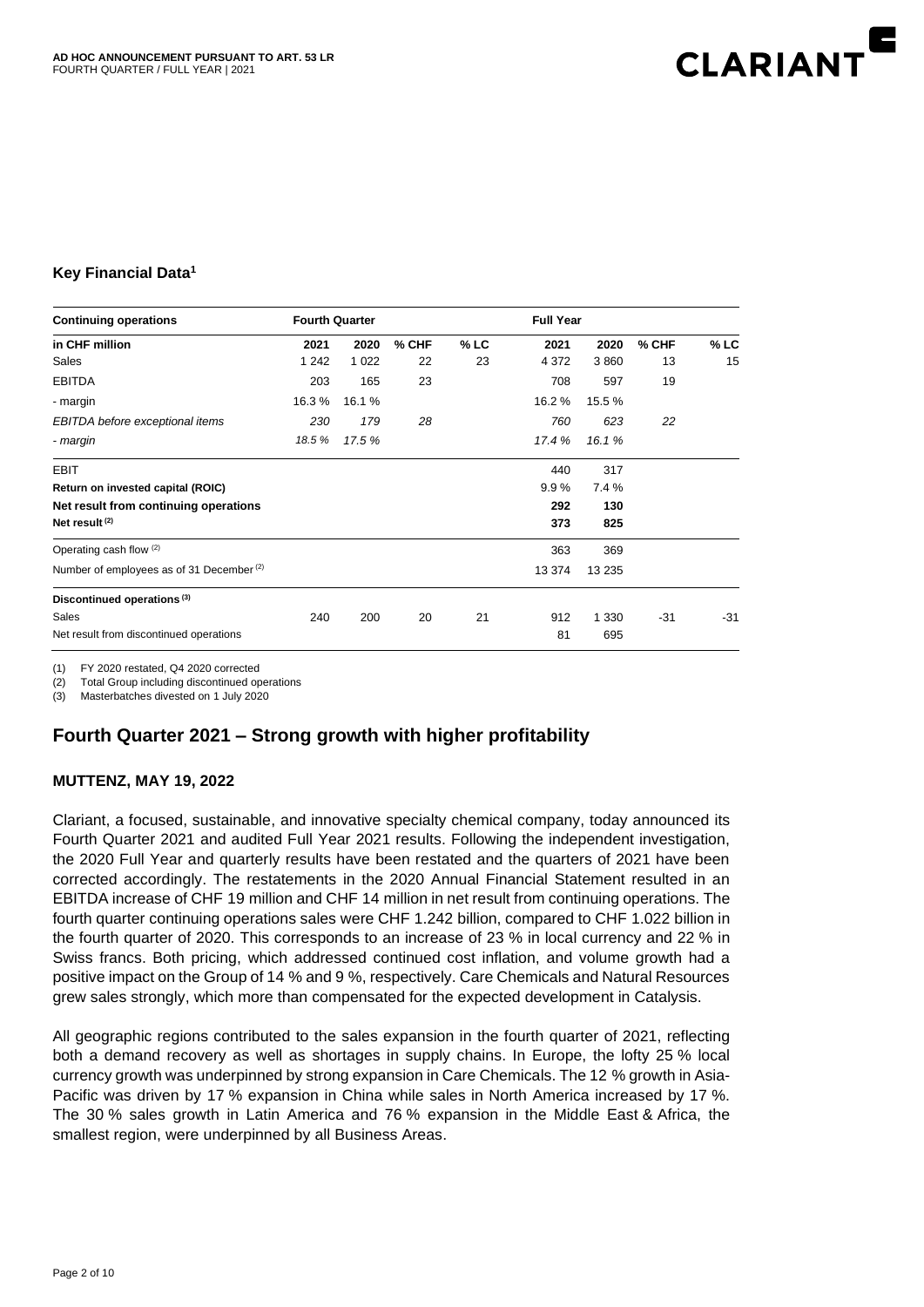

In the fourth quarter of 2021, Care Chemicals increased sales by 39 % in local currency. This was supported by organic double-digit expansion in Industrial Applications and Consumer Care, Crop Solutions, and Aviation in particular, in addition to the consolidation of the acquired majority share in Clariant IGL Specialty Chemicals (CISC) and the result of acquiring the remaining shares in Beraca, whose sales contributions exceeded expectations. Catalysis sales remained unchanged in local currency, primarily due to the expansion in Syngas, Specialty Catalysts, and the emissioncontrol businesses, which largely counterbalanced the weakness in parts of Petrochemicals. Natural Resources sales increased by a notable 25 % in local currency with growth attributable to all three Business Units, Additives in particular.

The continuing operations EBITDA increased to CHF 203 million and a corresponding margin of 16.3 %, slightly exceeding the 16.1 % reported in the fourth quarter of the previous year. The development was underpinned by higher sales, operating leverage, pricing measures largely offsetting raw material price increases, and the ongoing execution of Clariant's performance programs, which contributed additional cost savings of CHF 13 million, including the efficiency programs, in the fourth quarter of 2021. The absolute profitability almost matched the high CHF 208 million pre-pandemic level generated in the fourth quarter of 2019 despite negative currency effects.

# **Full Year 2021 – Specialty chemicals portfolio delivered further sales and profitability improvement**

In the full year 2021, continuing operations sales were CHF 4.372 billion, compared to CHF 3.860 billion in full year 2020. This corresponds to an increase of 15 % in local currency and 13 % in Swiss francs. Both pricing and volume growth had a positive impact on the Group of 8 % and 7 %, respectively.

In the full year 2021, sales rose in almost all geographic regions. The developments in Europe, the Middle East & Africa, Asia-Pacific, including China, and Latin America were particularly robust with sales expansion in the range of 16 % to 20 %. The sales gap in North America continued to dwindle and the region ended the year unchanged versus the previous year levels due to the ongoing recovery in Oil and Mining Services.

Care Chemicals sales rose by 22 % in local currency in the full year 2021 with a double-digit organic sales increase in both Industrial Applications and Consumer Care. In Catalysis, the top-line was up by 5 % in local currency, supported by Syngas, Specialty Catalysts, and emission-control catalyst demand. Oil and Mining Services, Functional Minerals, and particularly Additives all contributed to the 14 % local currency sales growth reported in Natural Resources.

The continuing operations EBITDA increased to CHF 708 million as the Group improved profitability on the back of notable sales expansion, operating leverage together with the continued successful pricing measures largely offsetting raw material price increases of approximately 21 %, and the execution of the performance improvement programs, which resulted in additional cost savings of CHF 41 million in the full year 2021. Clariant recognized a CHF 33 million net VAT-related credit over the full year 2021, which was offset by exceptional cost, largely related to the performance improvement programs. The EBITDA margin increased to 16.2 % from 15.5 % in the previous year due to the profitability improvement in Care Chemicals and Natural Resources and the continued cost discipline across the Group.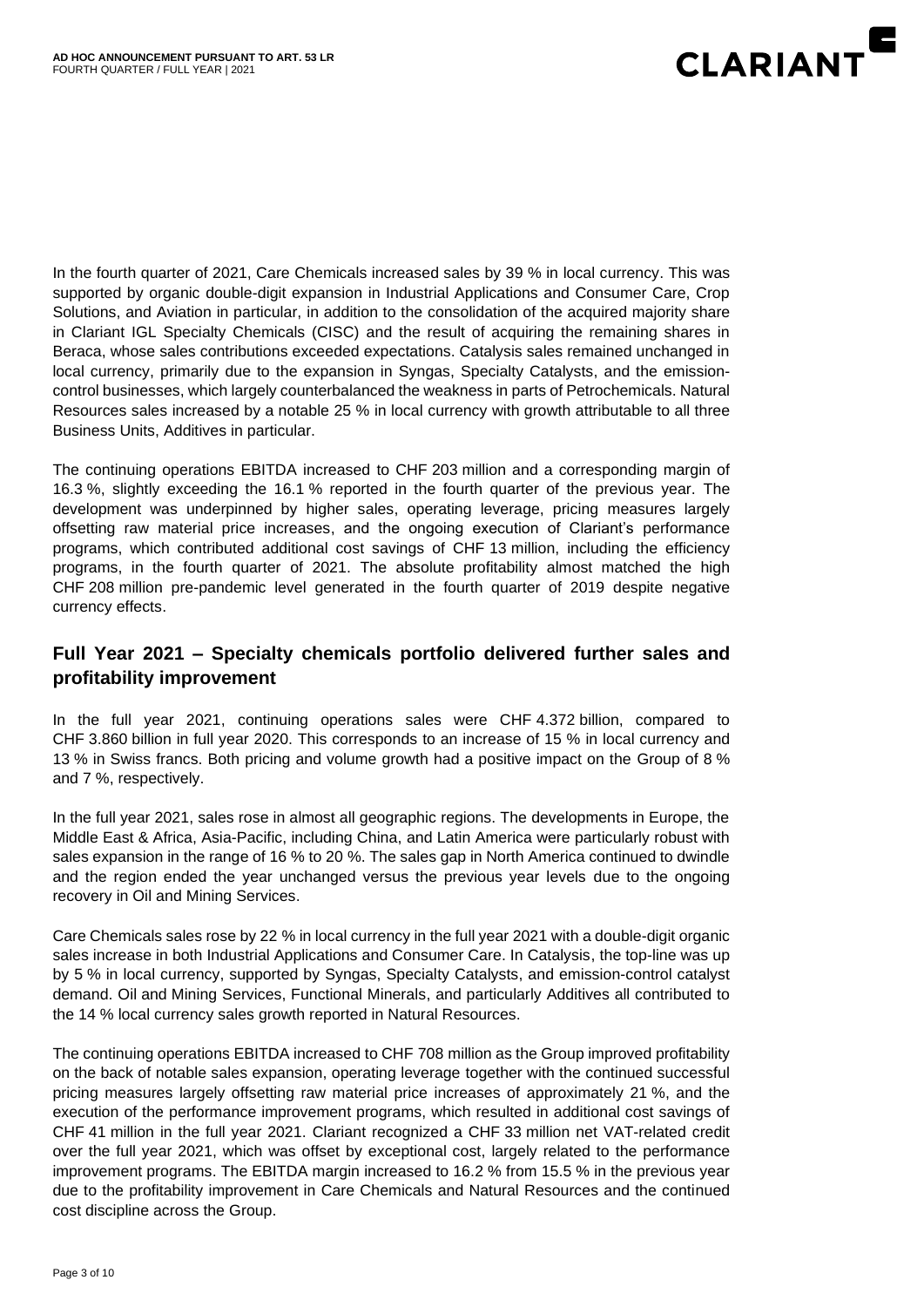

In 2021, the total Group net result was CHF 373 million versus CHF 825 million in the previous year, CHF 102 million excluding the gain on the Masterbatches disposals. The 2021 net result was positively affected by the strong business performance of the continuing operations and the corresponding margin improvement. In 2020, the gain on the disposal of the Masterbatches business of CHF 723 million and the partial reversal of CHF 50 million of the EU fine provision had an extraordinary positive impact on the result.

Operating cash flow for the total Group was CHF 363 million, just slightly below the previous year level of CHF 369 million, despite a growth-driven cash outflow in net working capital of CHF 221 million, which resulted from the marked sales increase as well as supply chain uncertainties. The restructuring cash payments of CHF 38 million also negatively impacted the cash flow development.

Net debt for the total Group increased to CHF 1.535 billion versus CHF 1.040 billion recorded at the end of 2020. This development is attributable to a growth-driven increase in working capital, higher investments into property, plant, and equipment as well as acquisitions.

The Board of Directors recommends a regular distribution of CHF 0.40 per share to the Annual General Meeting (AGM) on 24 June 2022 based on the strong performance in 2021. This distribution represents an attractive pay-out ratio of 49 % of continuing operations earnings per share (EPS: CHF 0.81) and is proposed to be made through capital reduction by way of par value reduction.

The Board of Directors proposes the reelection of Günter von Au as Chairman. The following Board of Directors members will not stand for reelection at the 2022 AGM: Abdullah Mohammed Alissa, Nader Ibrahim Alwehibi, and Calum MacLean. The Board of Directors thanks them for their contribution to Clariant and therefore proposes the election of the following individuals: Ahmed Mohamed Alumar, Saudi Arabian Citizen; Roberto César Gualdoni, German and Italian Citizen; Naveena Shastri, US Citizen.

## **Discontinued Operations**

In the fourth quarter of 2021, Pigments sales increased by 21 % in local currency and by 20 % in Swiss francs. In the full year 2021, on a like-for-like basis, excluding Masterbatches sales from the first half of 2020, Pigments sales in discontinued operations rose by 15 % in local currency and by 14 % in Swiss francs due to the improved economic environment.

In the fourth quarter of 2021, the EBITDA margin in discontinued operations increased to 8.8 % due to the higher sales levels, the corresponding operating leverage improvement in Pigments, the execution of the efficiency program, as well as effects from other discontinued operations.

In the full year 2021, the EBITDA margin in discontinued operations was 12.5 %.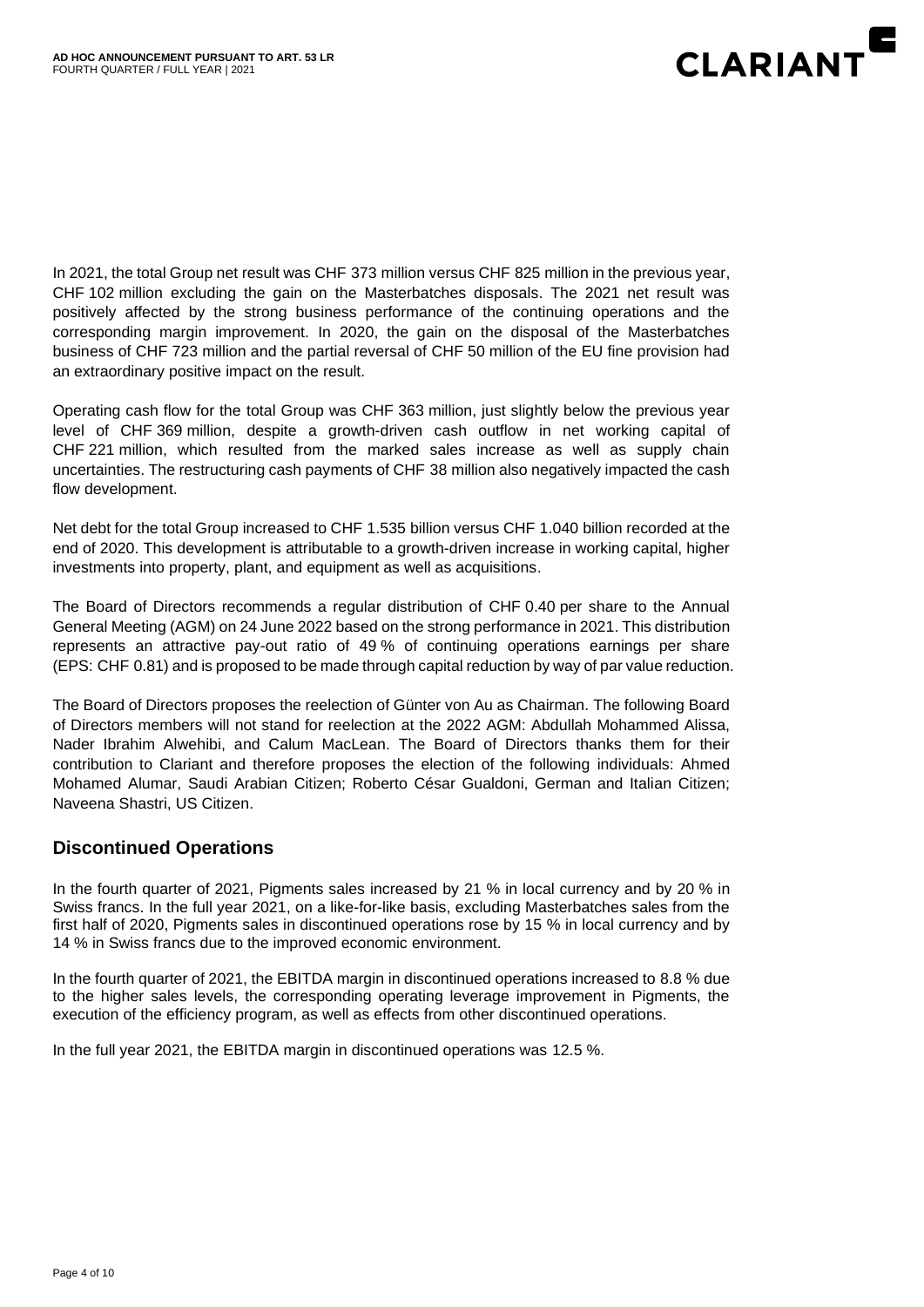

#### **Outlook – Full Year 2022**

Clariant aims to grow above the market to achieve higher profitability through sustainability and innovation. The Group has concluded its significant portfolio transformation program by divesting Healthcare Packaging in 2019, Masterbatches in 2020, and Pigments in January of 2022. Clariant is now a truly specialty chemical company and confirms its 2025 ambition to deliver profitable growth (4 – 6 % CAGR), a Group EBITDA margin between 19 – 21 % and a free cash flow conversion of around 40 %.

In the first quarter of 2022, Clariant expects to generate continued strong sales growth in local currency versus the prior year, underpinned by expansion in Care Chemicals and Natural Resources despite a normalizing growth environment. Clariant is aiming to sustain its corrected year-on-year margin levels in the first quarter of 2022 via volume growth, continuing pricing actions, and cost discipline to diminish continued inflation in raw materials, logistics, labor, and energy cost.

For the full year 2022, Clariant expects strong growth in local currency for the Group driven by a particularly strong first half of 2022. The current high level of uncertainty as a result of the geopolitical conflicts, suspension of business in Russia and the resurgence of COVID-19 in China are expected to impact global economic growth and consumer demand in the second half of the year. Clariant expects the high inflationary environment with regard to raw material, energy and logistic cost as well as supply chain challenges to persist in the second half of 2022. Clariant aims to improve its year-on-year Group EBITDA margin levels via solid volume growth, continued cost discipline, and pricing in an overall increasingly challenging economic environment.

Clariant intends to publish its Integrated Report 2021 on 2 June 2022 and the First Quarter 2022 results on 15 June 2022. The virtual Annual General Meeting 2022 is scheduled for 24 June 2022.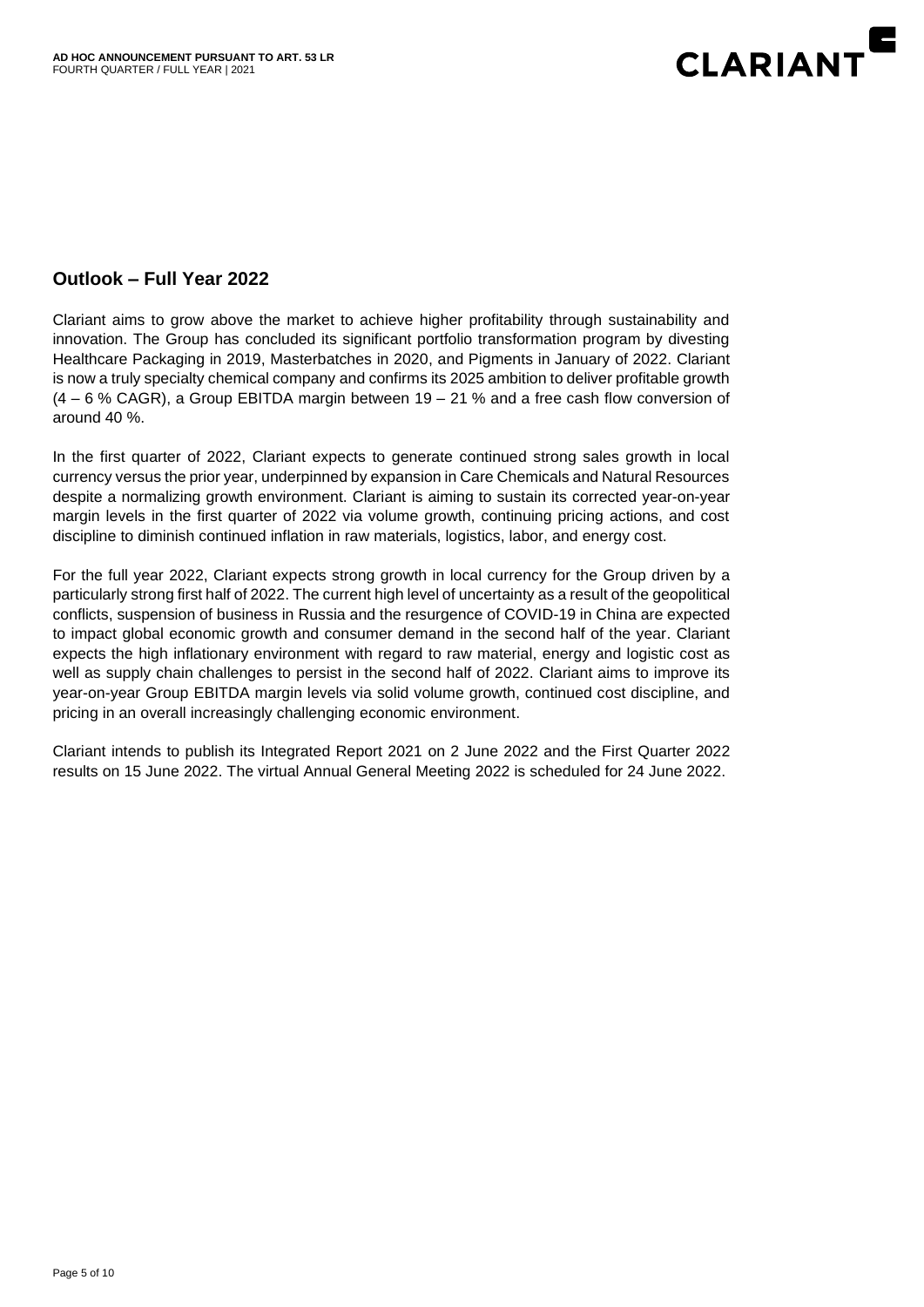

# **Business Discussion**

# **Business Area Care Chemicals**

| in CHF million                  | <b>Fourth Quarter</b> |        |         |      | <b>Full Year</b> |        |       |        |
|---------------------------------|-----------------------|--------|---------|------|------------------|--------|-------|--------|
|                                 | 2021                  | 2020   | $%$ CHF | % LC | 2021             | 2020   | % CHF | $%$ LC |
| Sales                           | 475                   | 347    | 37      | 39   | 1699             | 1411   | 20    | 22     |
| <b>EBITDA</b>                   | 99                    | 74     | 34      |      | 351              | 274    | 28    |        |
| - margin                        | 20.8%                 | 21.3 % |         |      | 20.7 %           | 19.4 % |       |        |
| EBITDA before exceptional items | 112                   | 77     | 45      |      | 366              | 277    | 32    |        |
| - margin                        | 23.6 %                | 22.2%  |         |      | 21.5%            | 19.6 % |       |        |

#### **Sales**

In the fourth quarter of 2021, sales in the Business Area Care Chemicals rose markedly by a particularly robust 39 % in local currency and by 37 % in Swiss francs. Excluding the CHF 38 million sales contribution from the consolidation of Clariant IGL Specialty Chemicals (CISC) and the full integration of Beraca, Care Chemicals sales grew by 28 % organically in local currency. Growth was supported by both price and volume expansion of approximately 21 % and 18 %, respectively. Industrial Applications sales rose at a double-digit rate organically as demand continued to strengthen in key end markets like transportation, construction, and renovation, but also due to the lack of supply chain visibility. In particular, the Aviation business clearly recovered from the weakness reported in the fourth quarter of 2020. Consumer Care sales increased in a double-digit range in all businesses, with expansion in Crop Solutions in the lead partly as a result of the high agricultural commodities prices.

Sales surged in all geographic regions in the fourth quarter of 2021. This positive development was driven by North America, Europe, and Latin America, with all regions reflecting significant growth. In Asia, the consolidation of CISC enhanced the positive development.

In the full year 2021, sales in the Business Area Care Chemicals increased by 16 % organically, by 22 % in local currency, and by 20 % in Swiss francs. Both organic Industrial Applications sales as well as Consumer Care sales rose at double-digit rates. The absolute sales levels in Care Chemicals, excluding acquisitions, exceeded full year 2019 pre-pandemic levels.

#### **EBITDA Margin**

In the fourth quarter, the EBITDA margin decreased to 20.8 % from 21.3 %, despite a 34 % increase in absolute EBITDA. This development was attributable to raw material cost headwinds, supply chain constraints, as well as energy and logistics cost increases that were not fully offset by price increases. While the CISC integration had a small dilutive impact on the margin, the revaluation driven by the full acquisition of the Beraca shareholding slightly overcompensated for this effect.

The EBITDA margin in the full year 2021 increased to 20.7 % from 19.4 %.

#### **Clariant Insight**

Clariant is a worldwide technology leader in mild surfactants, a key trend in personal care markets. Consequently, the Group offers diverse performance properties to its formulator customers. These surfactants are invaluable in helping formulators respond to the need for mild cleansing hygiene, sensitive skin solutions, and more natural ingredients. Clariant has upgraded its mild surfactants range with additional claim substantiation, technical data, and sustainability features. The carbon footprint for the full range is available to support customers in selecting the most appropriate product to achieve their Scope 3 reduction targets.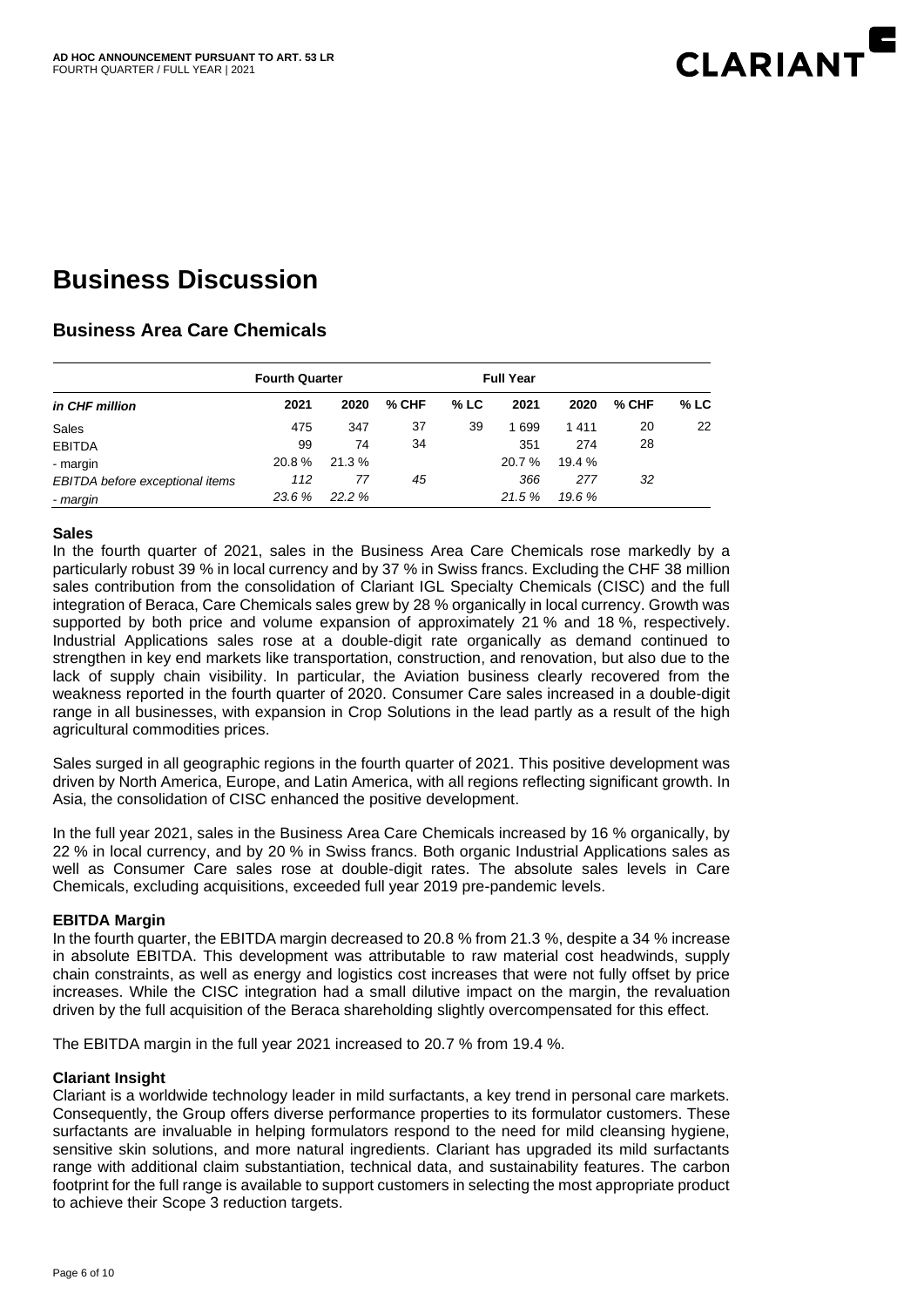

# **Business Area Catalysis**

| in CHF million                  | <b>Fourth Quarter</b> |       |         |        | <b>Full Year</b> |        |         |      |
|---------------------------------|-----------------------|-------|---------|--------|------------------|--------|---------|------|
|                                 | 2021                  | 2020  | $%$ CHF | $%$ LC | 2021             | 2020   | $%$ CHF | % LC |
| Sales                           | 277                   | 280   | -1      | 0      | 907              | 879    | 3       | 5    |
| <b>EBITDA</b>                   | 46                    | 59    | $-22$   |        | 152              | 169    | -10     |      |
| - margin                        | 16.6%                 | 21.0% |         |        | 16.8%            | 19.2 % |         |      |
| EBITDA before exceptional items | 45                    | 60    | -25     |        | 150              | 178    | -16     |      |
| - margin                        | 16.2 %                | 21.4% |         |        | 16.5 %           | 20.3%  |         |      |

#### **Sales**

In the fourth quarter of 2021, as previously indicated, sales in the Business Area Catalysis remained unchanged in local currency and decreased by 1 % in Swiss francs versus a strong comparison base. Strong sales in Syngas, Specialty Catalysts, and the emission-control catalyst businesses largely counterbalanced the overall weakness in Petrochemicals, though CATOFIN® sales were strong.

Sales expansion was strong in the Middle East & Africa and Latin America. Despite the high demand seen in China, sales in Asia were slightly below previous year levels. Europe and North America reported lower sales in the fourth quarter, which is a reflection of the normal project nature of the business.

In the full year 2021, sales in the Business Area Catalysis increased by 5 % in local currency and by 3 % in Swiss francs. This growth was attributable to higher Syngas, Specialty Catalysts, and emission-control catalyst demand which overcompensated the slight decline in Petrochemicals.

#### **EBITDA Margin**

In the fourth quarter, the EBITDA margin declined to 16.6 % from 21.0 % as a result of increased inflationary pressures, continued logistics challenges, the less favorable product mix with stronger Syngas sales, a higher contribution from the lower-margin emission-control catalyst businesses, as well as project cost related to the new CATOFIN® production site in China and the sunliquid® production plant in Romania.

In the full year 2021, the EBITDA margin fell to 16.8 % from 19.2 % in the previous year.

Though margins can fluctuate significantly over the quarters of a calendar year, the fundamentals for Catalysis remain positive based on the present demand pattern, the order backlog, portfolio strength, and proven innovation capability.

#### **Clariant Insight**

In the fourth quarter, Clariant and Technip Energies launched the Enhanced Annular Reforming Tube for Hydrogen (EARTH®). EARTH® is a breakthrough in sustainable hydrogen production via steam methane reforming. This drop-in solution offers producers a cost-efficient way to save energy or increase capacity while reducing the  $CO<sub>2</sub>$  footprint of the process up to 20 %. The EARTH<sup>®</sup> technology setup ensures simultaneous heat recuperation and high conversion rates. The technology uses a newly designed structured catalyst, jointly developed by Clariant and Technip Energies, which offers next to low pressure drop, maximum activity, and heat transfer. Clariant's focus on sustainability continues to bear fruit, as the first commercial use of EARTH® technology has demonstrated excellent performance and has already been awarded two major new contracts.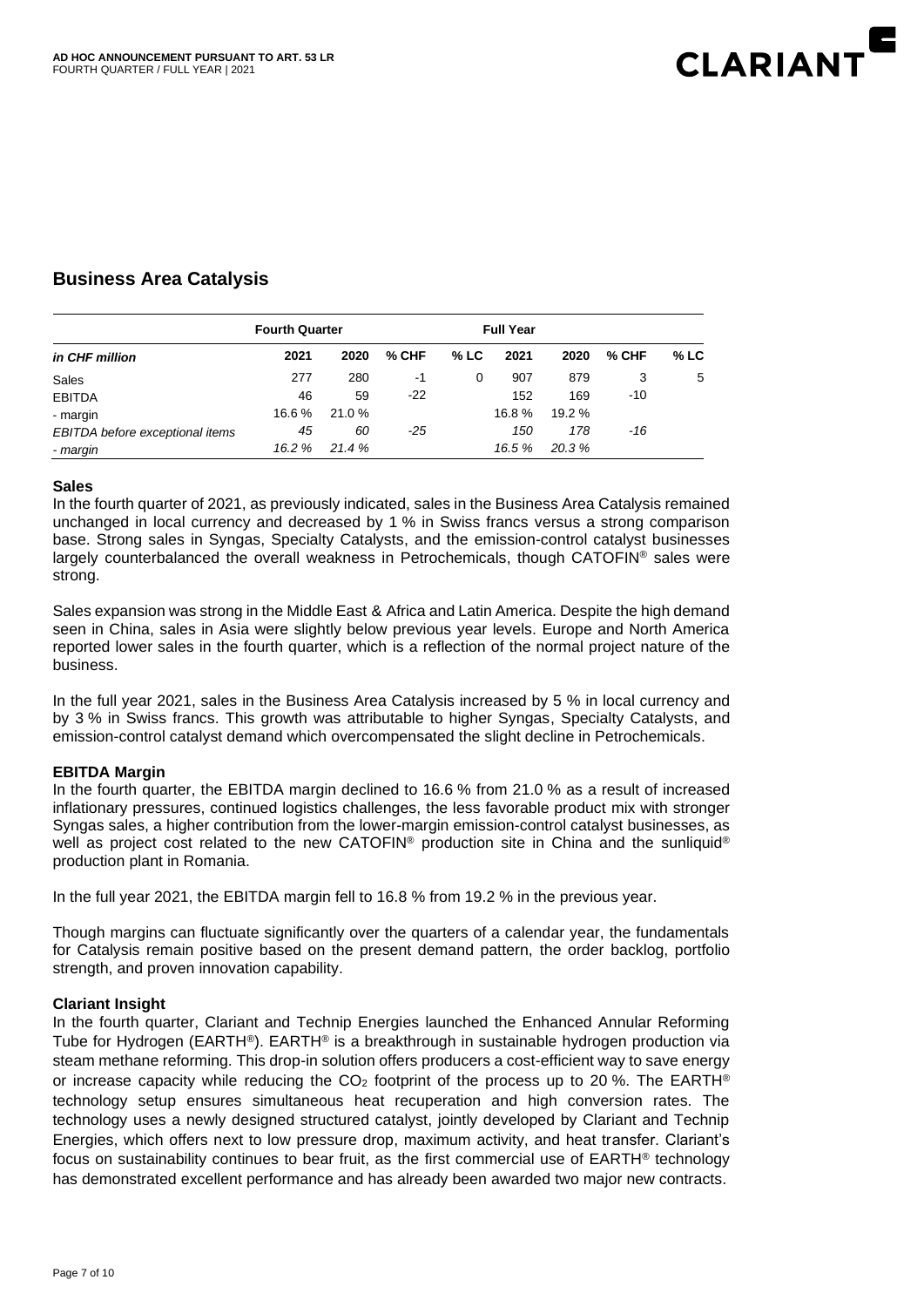

#### **Business Area Natural Resources**

| in CHF million                  | <b>Fourth Quarter</b> |        |         |        | <b>Full Year</b> |        |         |        |
|---------------------------------|-----------------------|--------|---------|--------|------------------|--------|---------|--------|
|                                 | 2021                  | 2020   | $%$ CHF | $%$ LC | 2021             | 2020   | $%$ CHF | $%$ LC |
| Sales                           | 490                   | 395    | 24      | 25     | 1766             | 1570   | 12      | 14     |
| <b>EBITDA</b>                   | 84                    | 60     | 40      |        | 300              | 224    | 34      |        |
| - margin                        | 17.1 %                | 15.2 % |         |        | 17.0 %           | 14.3 % |         |        |
| EBITDA before exceptional items | 83                    | 63     | 32      |        | 302              | 247    | 23      |        |
| - margin                        | 16.9%                 | 15.9%  |         |        | 17.1 %           | 15.7 % |         |        |

#### **Sales**

In the fourth quarter of 2021, sales in the Business Area Natural Resources rose by a notable 25 % in local currency and by a lofty 24 % in Swiss francs, underpinned by both price and volume expansion in all three Business Units of approximately 14 % and 11 %, respectively for the Business Area.

Oil and Mining Services sales growth accelerated markedly in the fourth quarter, in a mid-twenties percentage range. Oil Services sales continued the sequential quarter-on-quarter improvement as market demand picked up, albeit against a weak comparison basis. The fourth quarter is traditionally the most significant for the seasonal Refinery Services, which reported a strong sales result as well. Mining Solutions sales increased in the high-teen range, underpinned by successful pricing measures.

Functional Minerals sales grew in the mid-teen range, supported by expansion in all Business Lines, Purification and Cargo & Device Protection in particular. Foundry also increased sales at a low single-digit rate, exceeding the absolute levels achieved in the pre-COVID-19 pandemic fourth quarter of 2019.

Additives sales rose most significantly among the three Natural Resources Business Units due to extraordinarily strong underlying demand in all regions and in all of the main end markets, such as electrical and electronics as well as the automotive (e-mobility) and construction sectors.

In the full year 2021, sales in the Business Area Natural Resources increased by 14 % in local currency and by 12 % in Swiss francs.

#### **EBITDA Margin**

In the fourth quarter, the EBITDA margin increased to 17.1 % from 15.2 %, despite the fact that profitability was negatively affected by the constrained supply chain environment, logistics challenges, and curtailed raw material availability. To some extent, price increases are still catching up to higher raw material costs and rising natural gas prices, a situation that resulted in a continued headwind in Natural Resources. Nevertheless, the strong top-line advance in tandem with the pricing and efficiency measures provided some relief.

In the full year 2021, the EBITDA margin increased to 17.0 % from 14.3 % year-on-year.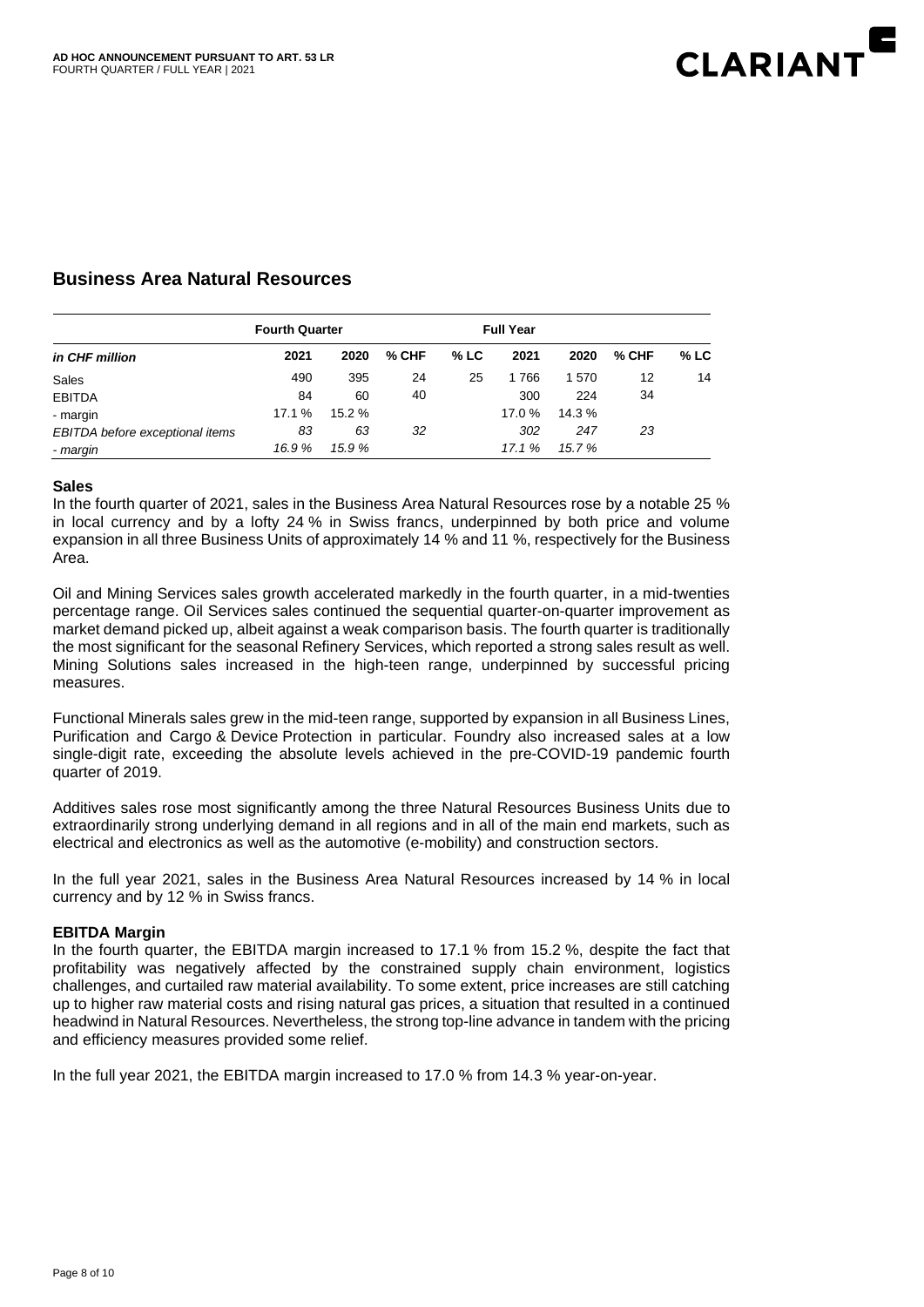

#### **Clariant Insight**

The Business Unit Functional Minerals announced the acquisition of BASF's U.S. Attapulgite business assets in the fourth quarter 2021. BASF's Attapulgite business is one of the largest attapulgite miners and producers in North America, and the business produces attapulgite-based products for a wide range of applications and end markets. Clariant is a technology leader in the purification of edible oils and renewable fuels, and this transaction will substantially increase the Business Unit's production capacity in North America, thereby enhancing the Business Unit's ability to participate in the attractive North American market. Clariant offers unique technology for the purification of biodiesel, which reduces greenhouse gases in road transportation, and for the purification of pyrolysis oil, which enables the chemical recycling of plastics.

#### **Discontinued Operations**

| in CHF million                  | <b>Fourth Quarter</b> |       |       | <b>Full Year</b> |       |              |       |        |
|---------------------------------|-----------------------|-------|-------|------------------|-------|--------------|-------|--------|
|                                 | 2021                  | 2020  | % CHF | % LC             | 2021  | $2020^{(1)}$ | % CHF | $%$ LC |
| Sales                           | 240                   | 200   | 20    | 21               | 912   | 1 3 3 0      | -31   | $-31$  |
| <b>EBITDA</b>                   | 21                    | $-42$ | n.m.  |                  | 114   | 785          | -85   |        |
| - margin                        | 8.8%                  | n.m.  |       |                  | 12.5% | 59.0 %       |       |        |
| EBITDA before exceptional items | 32                    | 16    | n.m.  |                  | 138   | 148          | $-7$  |        |
| - margin                        | 13.3%                 | 8.0%  |       |                  | 15.1% | 11.1%        |       |        |

(1) Masterbatches divested on 1 July 2020

As part of Clariant's portfolio optimization, the Business Units Pigments and Masterbatches and the Business Line Healthcare Packaging, which operated as a part of the Business Unit Masterbatches, have been reclassified to discontinued operations since the first half year 2019.

On 31 October 2019, Clariant sold its Healthcare Packaging business to Arsenal Capital Partners. The sale of Clariant's Masterbatches business to Avient (formerly PolyOne) was completed on 1 July 2020. On 14 June 2021, Clariant announced that definitive agreements had been signed to divest its Pigments business to a consortium comprising Heubach Group and SK Capital Partners. This transaction was closed on 3 January 2022 and the Pigments activities are therefore included in the 2021 results.

#### **Sales**

In the fourth quarter of 2021, Pigments sales increased by 21 % in local currency and by 20 % in Swiss francs. In the full year 2021, on a like-for-like basis, excluding Masterbatches sales from the first half of 2020, Pigments sales in discontinued operations rose by 15 % in local currency and by 14 % in Swiss francs due to the improved economic environment.

#### **EBITDA**

In the fourth quarter of 2021, the EBITDA margin in discontinued operations increased to 8.8 % due to the higher sales levels, the corresponding operating leverage improvement in Pigments, the execution of the efficiency program, as well as effects from other discontinued operations.

In the full year 2021, the EBITDA margin in discontinued operations was 12.5 %.